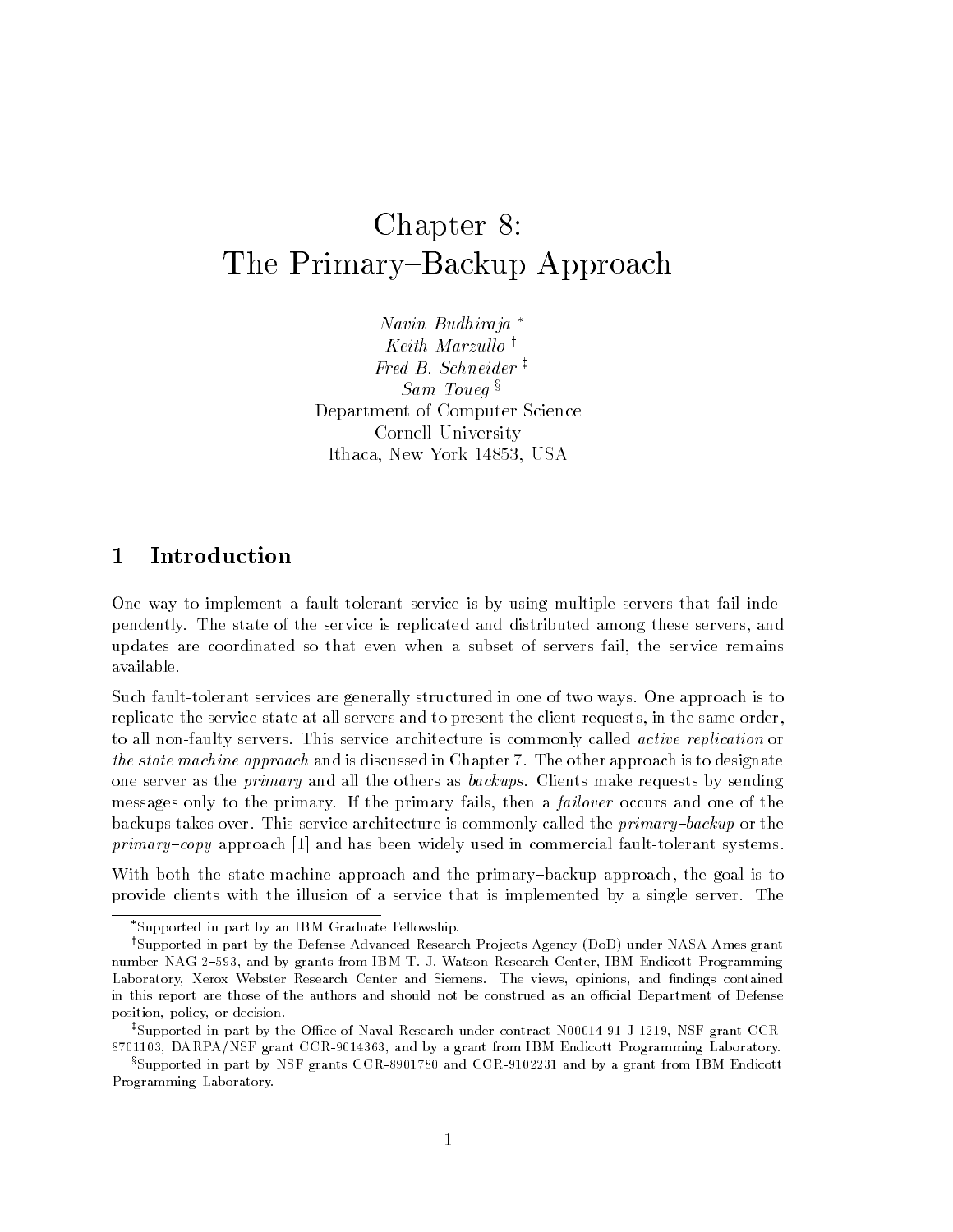approaches di er in how each handles failures With the state machine approach the e ects of failures are completely masked by voting and the resulting service is indistinguishable faulty server with the server with the primary of the primary of the primary of the primary backup and the los additional protocols must be employed to retry such lost requests. The primary-backup approach, however, involves less redundant processing, is less costly, and therefore is more prevalent in practice

In this chapter, we discuss some fundamental costs that arise in connection with building fault-tolerant services using the primary backup approach Here are three key cost metrics of any primary-backup protocol:

- $\bullet$  Degree of Replication: The number of servers used to implement the service.
- Blocking Time The worst-case period between a request and its response in any failure–free execution.
- Failover Time The worst-case period during which requests can be lost because there is no primary

The fundamental question, then, is:

Given that no more than  $f$  components can fail, what are the smallest possible values of the the degree of replication, the blocking time and the failover time?

An answer to this question defines lower bounds for the degree of replication, the blocking time and the failover time of primary-backup protocols, where a *lower bound* defines a necessary cost that any protocol purporting to solve a problem must incur. Nobody will ever design a protocol with lower cost than the lower bound. Knowing lower bounds for a problem, therefore, gives a basis to evaluate the quality of a protocol.

The existence of a lower bound does not imply the existence of a protocol having this cost however. Every problem has a trivial lower bound ( $viz 0$ ). We desire lower bounds that are tight—lower bounds that are actually achieved by some protocol. The cost of running any protocol defines an *upper bound* for the problem that protocol solves. If this upper bound is the same as the lower bound, then the lower bound is tight and the protocol is *optimal*. (The lower bound implies that a cheaper protocol cannot exist.) Thus, given a problem, we strive to identify tight lower bounds and optimal protocols

In this chapter, we present and discuss lower and upper bounds for the above three questions. However, deriving these bounds requires a precise specification of the problem solved by a primary-backup protocol. We give this in Sections 2 and 3. Section 4 contains our lower bounds and Section 5 contains our upper bounds. Finally, in Section 6 we discuss some existing primary-backup protocols in terms of our specification, model, and bounds.

# $\overline{2}$ Specification of Primary–Backup

Informally, a service that is implemented using the primary-backup approach consists of a set of servers, of which no more than one is the *primary* at any time. A client sends a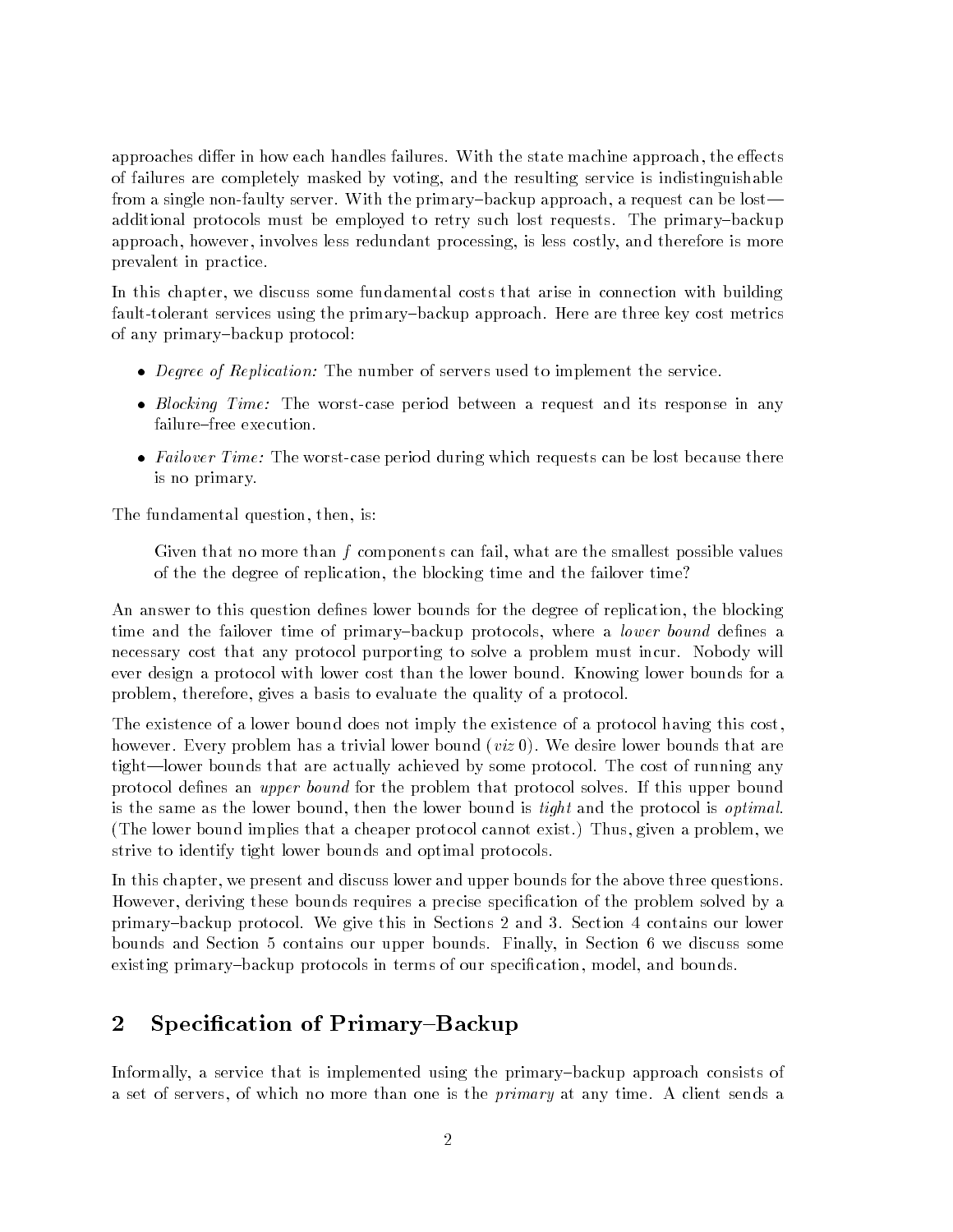request to the service by sending it to the server it believes to be the primary A client learns from the service when the primary changes and directs future requests accordingly We assume that a client can send any request to the service at any time.

More precisely, we require that to be a primary-backup protocol, four properties must be satisfied. The first property states that no more than one server can be the primary at any time

Pb1: There exists a local predicate  $Prmy_s$  on the state of each server s. At any time, there is at most one server s whose state satisfies  $Prm_{s}$ .

For brevity, whenever we say that "s is the primary (at time  $t$ )" we mean that the state of s satisfies  $Prmy_s$  (at time t). We can now formally define the *failover time* of a primarybackup service to be the longest period of time during which  $Prmy_s$  is not true for any s.

Property Pb2 distinguishes the primary-backup approach from the state machine approach. In the latter, each client broadcasts its request to all the servers (at considerable  $cost$ ).

Pb2: Each client i maintains a server identity  $Dest_i$  such that to make a request, client i sends a message to  $Dest_i$ .

We assume that requests sent to a server s are enqueued in a *message queue* at s. Property Pb3 says that requests that arrive at a backup are ignored.

Pb3: If a client request arrives at a server that is not the current primary, then that request is not enqueued (and therefore is not processed).

It may appear that Pb1 and Pb3 eliminate the need for Pb2. This is not the case. Pb1–Pb3 ensure that no more than one server can enqueue each client request. Eliminating Pb2 would allow protocols in which this could be violated. In such a protocol, a client would send its request to multiple servers And if this request were sent while the identity of the primary is changing then the request could get enqueued at more than one server Some of our lower bounds do not hold for such protocols

Properties Pb1–Pb3 specify a protocol for client interactions with a service but not the obligations of the service. For example, Pb1–Pb3 do not rule out a primary that ignores all requests We now give a fourth property that precludes such trivial implementations

For simplicity we assume that every request requires a response to be sent Consider a service that is implemented by a single server. Define a *server outage* to occur at time t in this service if some correct client sends a request at time t to the service but does not receive a response to me above server is called a  $\{ \cdots \}$  , and the above server bounded finitely often) if all server outages can be grouped into at most k intervals of time, with each interval having length at most  $\Delta$ . For example, the computation shown in Figure 1 shows two server outlied to times the length of the length of the length of this outlies the length period. is F and if the only such period then the server is  $\mathbf{A}$  and the server is  $\mathbf{A}$ some requests made to a quitting a constant can be requested to a constant of such requests is a bounded The fourth property states that a group of servers implementing a service using the primary-backup approach behave as a single bofo server implementing the same service: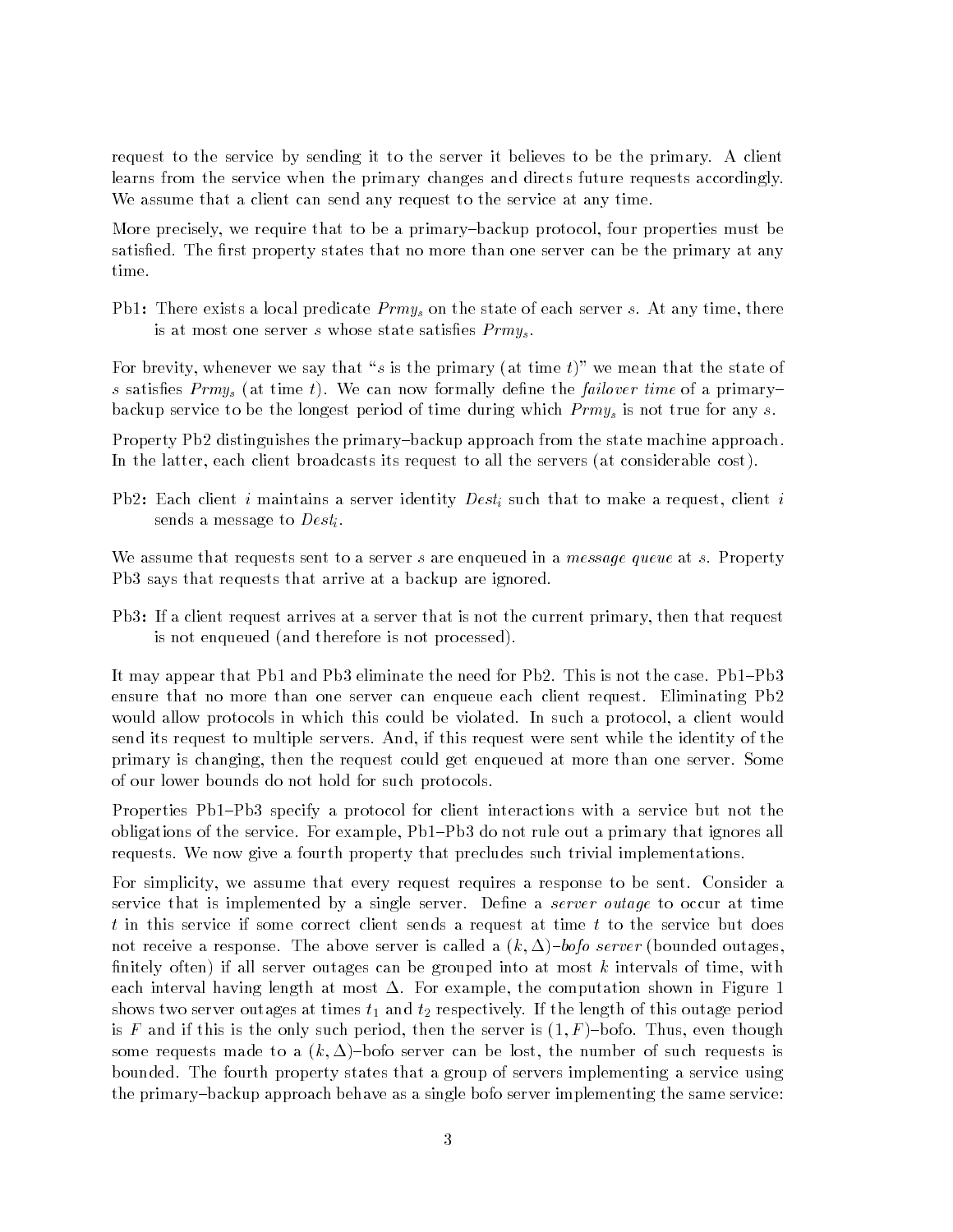

Figure 1: Service Outages

 $\mathcal{L}$  . There exists the service behavior is and the service behavior behaves like a single k-  $\mathcal{L}$  , and the server

Pb4 implies that primary-backup protocols can be used only to implement services that tolerate a bounded number of failures over their lifetime. In practice, we can implement a service that tolerates an unbounded number of failures by partitioning its operation into periods Only a bounded number of failures occur in each period and repaired servers are reintegrated at period boundaries. Pb4 need only hold throughout each period. We do not discuss reintegration in this chapter

#### $2.1$ A Simple Primary–Backup Protocol

As an example of a primary-backup protocol, here is one that tolerates the crash of a single to-to-that and that all communications is over point-to-point-to-point-to-maneach link has an upper bound  $\delta$  on message delivery time. An execution of this protocol is shown in Figure There exists a primary server p and a backup server p- connected by a communications link. A client c initially sends a request to  $p_1$  (indicated by the arrow labeled 1 in the figure). Whenever  $p_1$  receives a request, it

- Processes the request and updates its state accordingly.
- Sends into the use in the update to p-p-linearing to an into the p-p-linear the such as message a state update message
- with the contracted for an activity waiting from p-response to the client from p-response to the client to the (message  $3$  in the figure).

The order in which messages 2 and 3 are sent is important because it guarantees that, given our assumption about failures if the client receives a response then either p- will eventually receive the state update message or p- will crash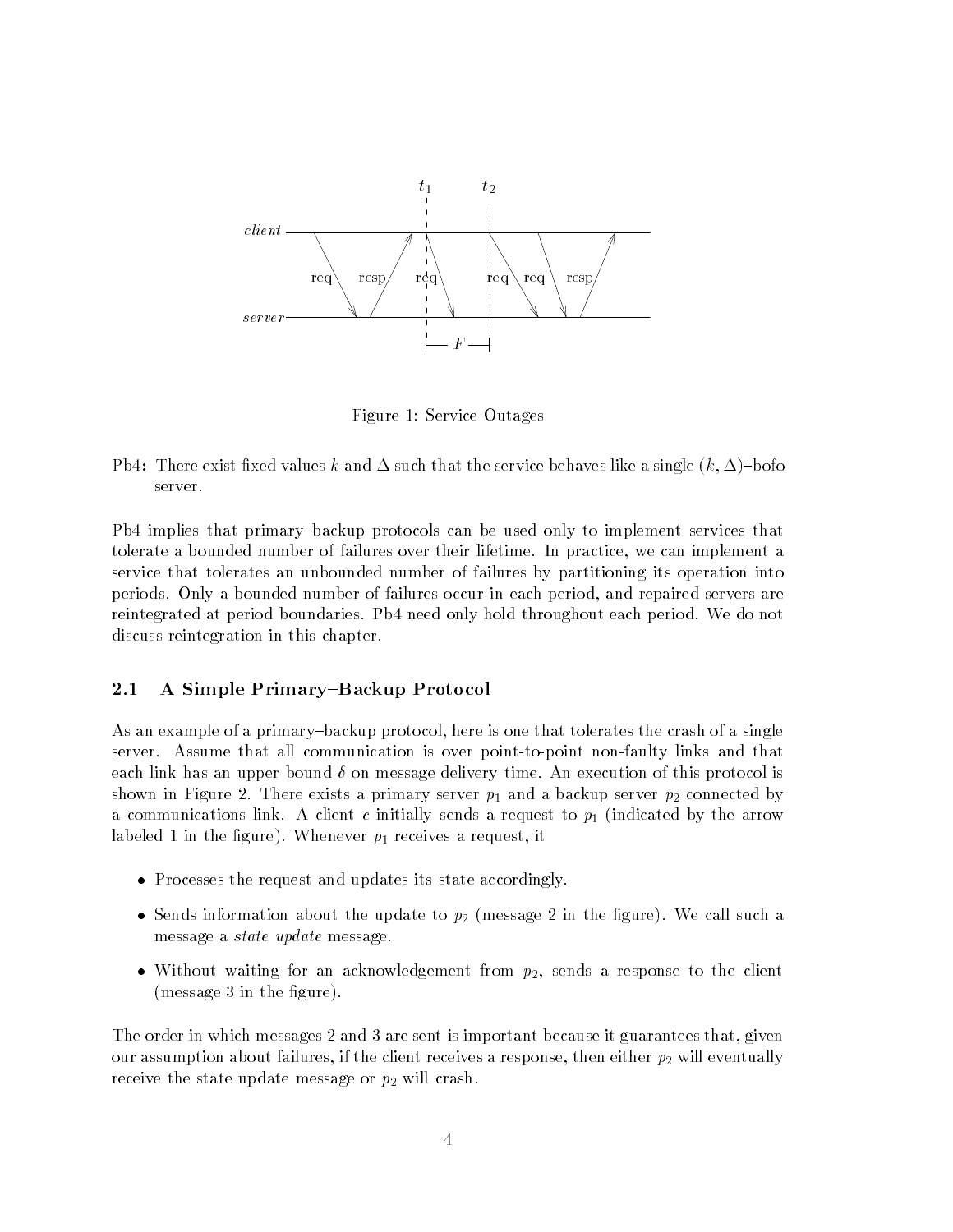

Figure 2: A Simple Primary-Backup Protocol

Server p- updates its state upon receiving a state update message from p In addition p sends dummy messages to p-p-citery in the data was shown by the dashed arrows in the data arrows in the gure o If p- does not receive such a message for seconds then p- becomes the primary  $\mathcal{P} = \{ \mathcal{P} \mid \mathcal{P} \}$  is a comparison the clients message in the gure and begins message in the gure and begins message in the gure and begins message in the gure and begins message in the gure and begins message in processing subsequent requests from the clients

We now show that this protocol satisfies our characterization of a primary-backup protocol. Property Pb1 requires that there never be two primaries. This is satisfied by the following definitions of  $Prmy$ :

$$
\begin{array}{rcl}\nPrmy_{p_1} & \stackrel{\text{def}}{=} & p_1 \text{ has not crashed} \\
Prmy_{p_2} & \stackrel{\text{def}}{=} & p_2 \text{ has not received a message from } p_1 \text{ for } \tau + \delta\n\end{array}
$$

is always false in a system  $\mathcal{P}_2$  for a system executive our protocol  $\mathcal{P}_1$  , where  $\mathcal{P}_2$  is a system execution of  $\mathcal{P}_2$ is satisfied. The faile for time is the longest interval during which  $\mathbb{P}_p$  is  $\mathbb{P}_p$  and  $\mathbb{P}_p$ hold. In this protocol, this interval occurs when  $p_1$  crashes immediately after sending a message to p- which to arrive and so the failure and so the failure time is  $\mathcal{A} = \mathcal{A}$ 

Property Pb2 follows trivially from the description of the protocol, and Pb3 holds because requests are not sent to p-p-matter after p <sub>h</sub> matter p  $\mathbf{r}_1$  after a strong at

 $\mathcal{L}$  requires that the protocol implement a single k-  $\mathcal{L}$  , which is the single single single single single single single single single single single single single single single single single single single single a single server, we require that if the primary updates its state and sends a response to a client, then any backup that might later become the primary knows about this state update. In our protocol, this is ensured since  $p_1$  sends the state update message to the backup before it sends any response. To compute k, note that there is at most one switch of the primary, so there is at most one outage period:  $k = 1$ . To compute  $\Delta$ , it suffices to compute the longest interval during which a client request may not elicit a response. Assume that  $p_1$  crashes at time  $t_c$ . Thus any client request sent to  $p_1$  at  $t_c - \delta$  or later may be lost. Furthermore,  $p_2$ may not learn about ps crash until tc and clients may not learn that p- is the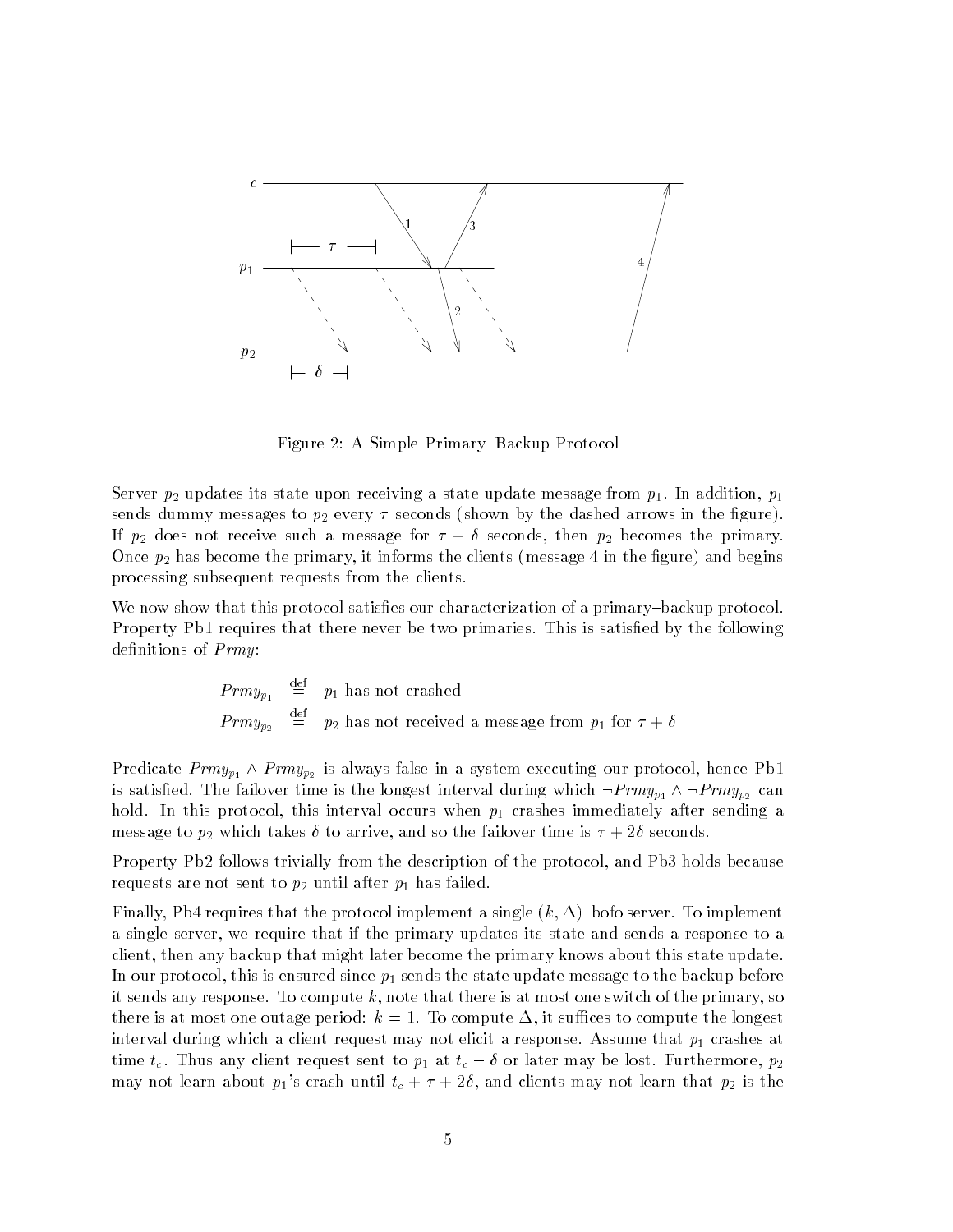primary for another  $\delta$ . So, the total period during which a request may not elicit a response is to a through to the protocol indicate through the protocol indicate  $\lambda$  in the protocol interest.

# 3 System Model

Consider a system consisting of n servers and a set of clients, where server clocks are synchronized arbitrarily close to real time. We assume that clients and servers communicate by exchanging messages through a completely connected point-to-point network and that there is exactly one FIFO link between any two processes Messages are enqueued in a message queue maintained by the receiving process and the receiver accesses this queue by executing a receive statement. Furthermore, we assume that there is a known constant  $\delta$ such that if processes pi and pj are connected by a non-faulty link then a message sent from  $p_i$  to  $p_j$  at time t will be enqueued in  $p_j$ 's queue at or before  $t + \delta$ .

For computing lower bounds on protocol execution it is best to assume that a server can compute the response to a request in an arbitrarily short time. While not realistic for many servers, the resulting bounds reflect only the cost of the primary-backup protocols. And that is what we seek

Execution of a system is modeled by a run, which is a sequence of events involving clients, servers, and message queues (see Chapter 4). These events are timestamped with the real time that each event occurs. The events include: sending a message, enqueuing a message, receiving a message and computation at a process Two runs and - of the system are defined to be *indistinguishable* to a process  $p$  if the same sequence of events (with the same timestamps occur at <sup>p</sup> in both and -

we assume that servers are international to the servers are  $\frac{1}{2}$  that  $\frac{1}{2}$  are individual to provide the p and p has the same initial state in both runs, then at any time t the state of p at t in  $\sigma_1$ is the same as the state of p at t in the state this assumption in order the state to simplify the state of  $\sim$ 

We assume that server and link failures occur independently and consider the following hierarchy of failure models:

- Crash failures: A server may fail by halting prematurely. Until it halts, the server behaves correctly; once it halts, it never recovers  $[9]$ <sup>1</sup>
- $Crash+Link$  failures: A server may crash or a link may lose messages (but links do not delay, duplicate or corrupt messages).
- *Receive-Omission failures:* A server may fail not only by crashing, but also by omitting to receive some of the messages directed to it over a non-faulty link
- Send-Omission failures: A server may fail not only by crashing, but also by omitting to send some messages over a non-bommer, mens is jo

 $^4\rm{The}$  lower bounds for crash failures also hold for fail-stop failures [12] except for the bound on failover time- The lower bound on failover time depends on the maximum interval between when a server fails and when this failure is recognized by the other servers.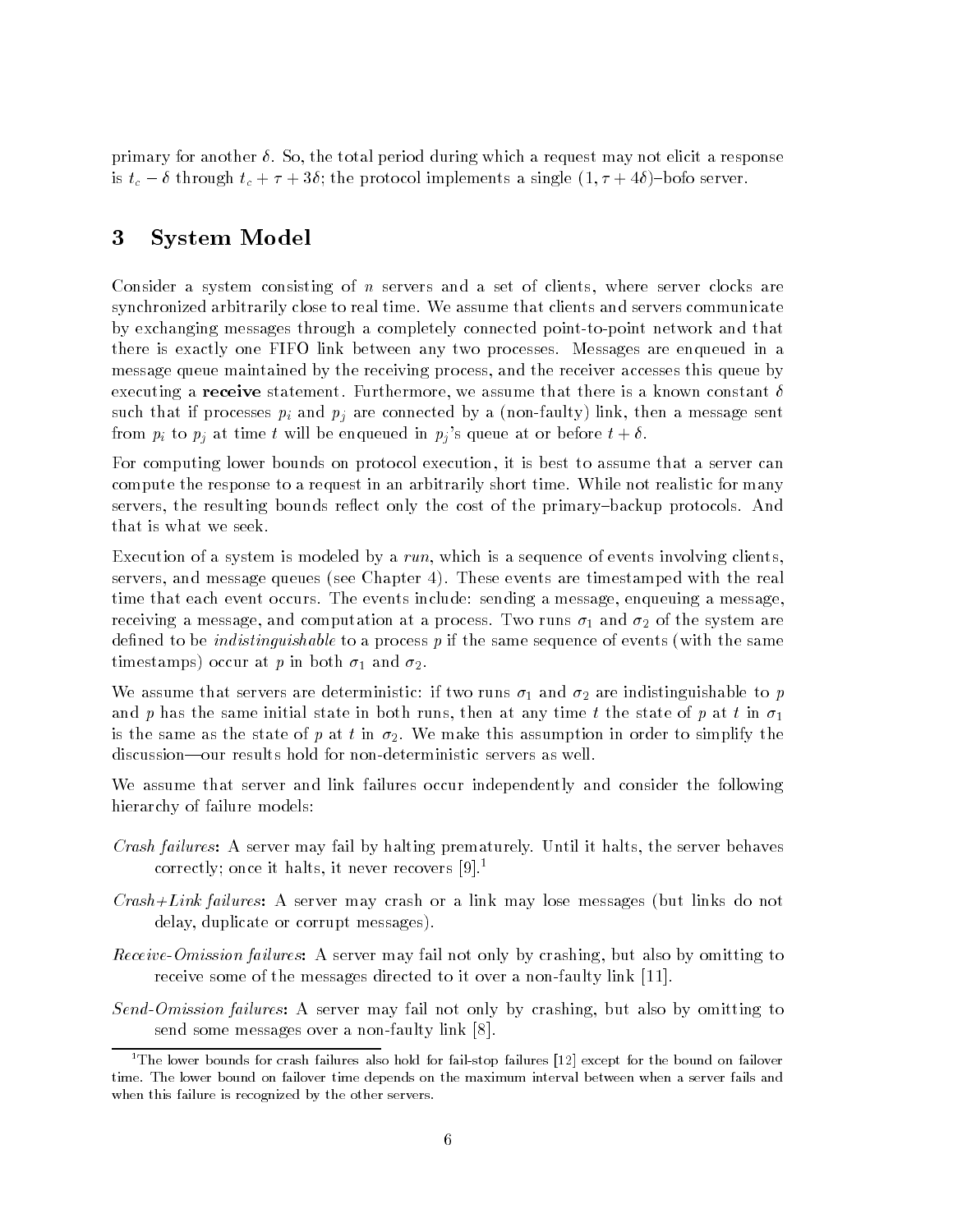GeneralOmission failures A server may exhibit send-omission and receive-omission failures  $[11]$ .

A protocol tolerates f failures of a given model if it works correctly despite faulty behavior (as prescribed by that model) of up to  $f$  components.

Note that crashlink failures and the various classes of omission failures are quite di erent All admit loss of messages but each class is handled by a di erent masking technique link failures are tolerated by replicating links and omission failures are tolerated by replicating oservers at the commentation failures model problems at a server such as the failure to receive to receive  $\mathbf{f}$  is a network due to high transfer rates or insuch but the network due to high transfer rates or insuch but the network of  $\mathbf{f}$ problems occur, sending messages using multiple links is not a remedy. Link failures, on the other hand, model problems in the network, such as congestion at a bridge or problems with the physical medium itself. Sending messages over multiple independent links is an ective way to remedy such a such problems was to remedy such a such problems was to remedy such a such as a such problems of the such a such a such a such a such a such a such a such a such a such a such a such a such a su

## $\overline{4}$ Lower Bounds

For each failure model, we now give the lower bounds on the degree of replication, blocking time, and failover time for any primary-backup protocol.

#### 4.1 Bounds on Replication

The following table summarizes the lower bounds on the degree of replication. Recall,  $n$ is the total number of servers and f is the maximum number of faulty components to be tolerated

| Failure Model    | Degree of Replication |
|------------------|-----------------------|
| crash            | n > f                 |
| $crash+link$     | $n > f + 1$           |
| receive-omission | $n > \frac{3f}{5}$    |
| send-omission    | n > t                 |
| general-omission | n > 2f                |

For crash failures and send-omission failures the lower bound is nf In fact this is a lower bound for all failure models, since if  $n \leq f$  failures could occur, then all of the servers could crash, leaving no primary. A system that has no primary violates Pb4 since a primary is required for the service to behave like a single k-have like a single k-have  $\mathcal{W}$ models, however,  $n > f$  is not sufficient as no protocol can achieve this lower bound. As argued below, in the absence of further replication under these failure models, the servers can be divided into mutual non-communicating partitions Neither partition can tell if the servers in the other partitions have crashed or not. Thus, each partition must eventually contain a primary so that Pb4 is not violated. Yet, if the other partitions have not crashed, then Pb1 will be violated.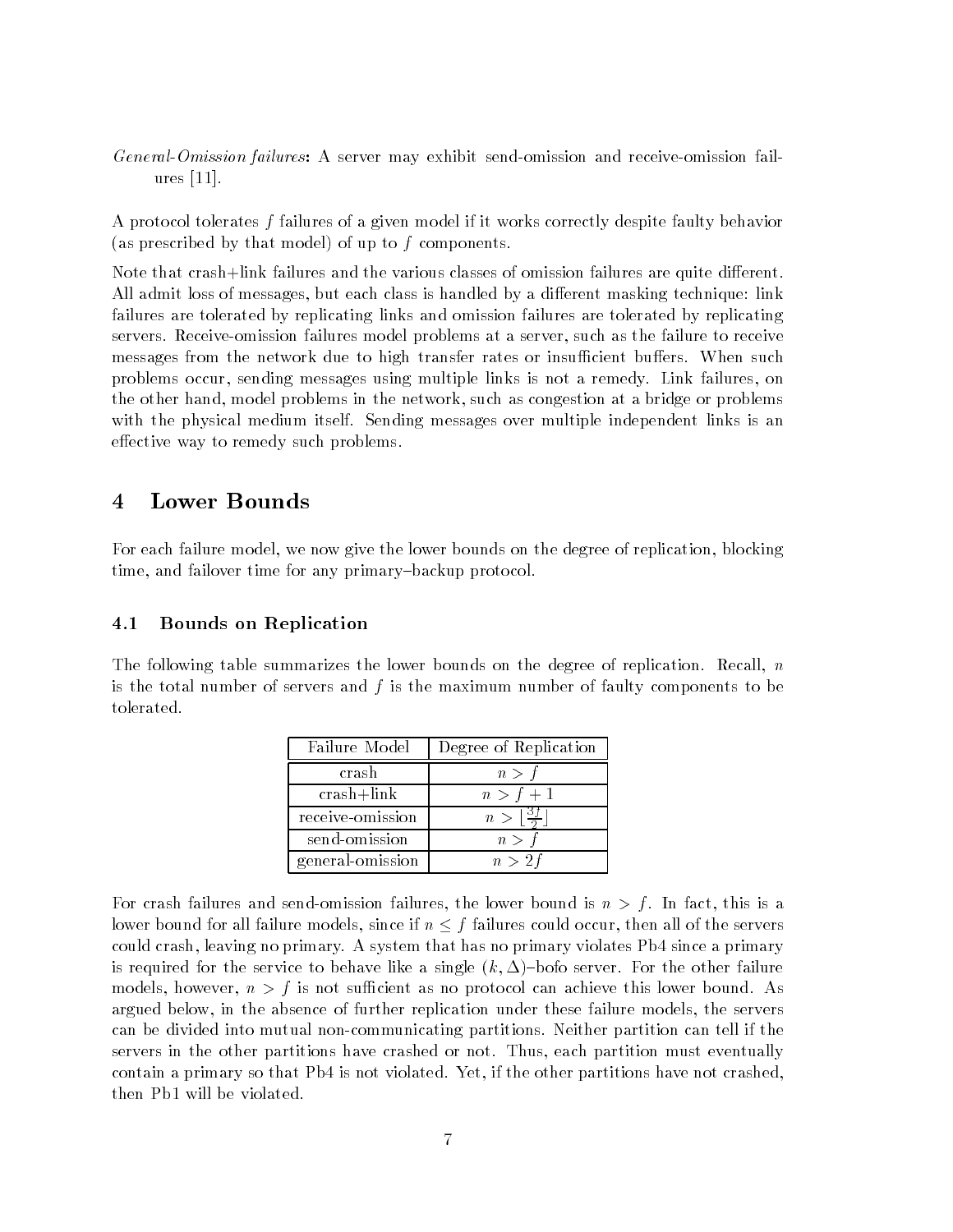The lower bounds on replication for crashlink failures and receive-omission failures are based a further (reasonable) assumption about primary-backup protocols. Let  $\Gamma$  be the maximum time time that can easy two successive requests from non-requests from non-requests from non-requests Let  $D$  bound the time it takes for a client to learn the identity of a new server, so if some server s becomes the primary at time  $t_0$  and remains the primary through time  $t \ge t_0 + D$ when a correct client  $c_i$  sends a request, then  $Dest_i = s$  at time t. For example, in the protocol of Section 2.1,  $D = \delta$ . For deriving our lower bounds, we assume that if  $\Gamma$  is bounded then  $D < \Gamma$ , which implies that the service must be able to detect the failure of a primary and disseminate the new primarys identity to the clients without using messages from the clients. If one assumes that  $\Gamma$  is bounded and  $D \geq \Gamma$ , then protocols that require less replication can be constructed.<sup>2</sup>

We now informally derive the lower bounds for crashlink failures receive-omission failures and general-omission failures The arguments are not rigorous for example the assumption regarding  $D$  and  $\Gamma$  is apparently not needed. However, the structure of our detailed formal proofs for the lower bounds in  $[7]$  parallel the arguments below.

For crash-link failures, the need for an additional server (*i.e.*  $n > f + 1$ ) is illustrated by the counterexample shown in Figure 3. Assume that  $n = f + 1$  and divide the n servers



Figure 3: Crash+Link Failures

into a single server a and set B containing f servers. If, in some run, all of the servers in B crash, then a must eventually be the primary since otherwise there would be no primary. Similarly, if a crashes in some run, then a server in B must eventually become the primary. However, there are only f links between a and the servers in  $B$ , so all of the links can fail. If this occurs in some run, then to  $a$  this run is indistinguishable from the run in which all the servers in B crashed, and to B this run is indistinguishable from the run in which server a crashed. Hence, a will eventually become the primary and some process in  $B$  will eventually become a primary, violating Pb1. Note that this counterexample is not possible if if a proposal theory is least one line between and B must remain the must remain non-mono-proposal the contr with a faulty links are always connected through some path of non-terminal path of non-terminal some path of n

<sup>-</sup>When  $D\geq 1$ , there is a primary-backup protocol that tolerates a single crash-link failure using only two servers- an this protocol when the stops representing messages from the primary, it uses the client requests to distinguish between the primary having crashed and the link having failed-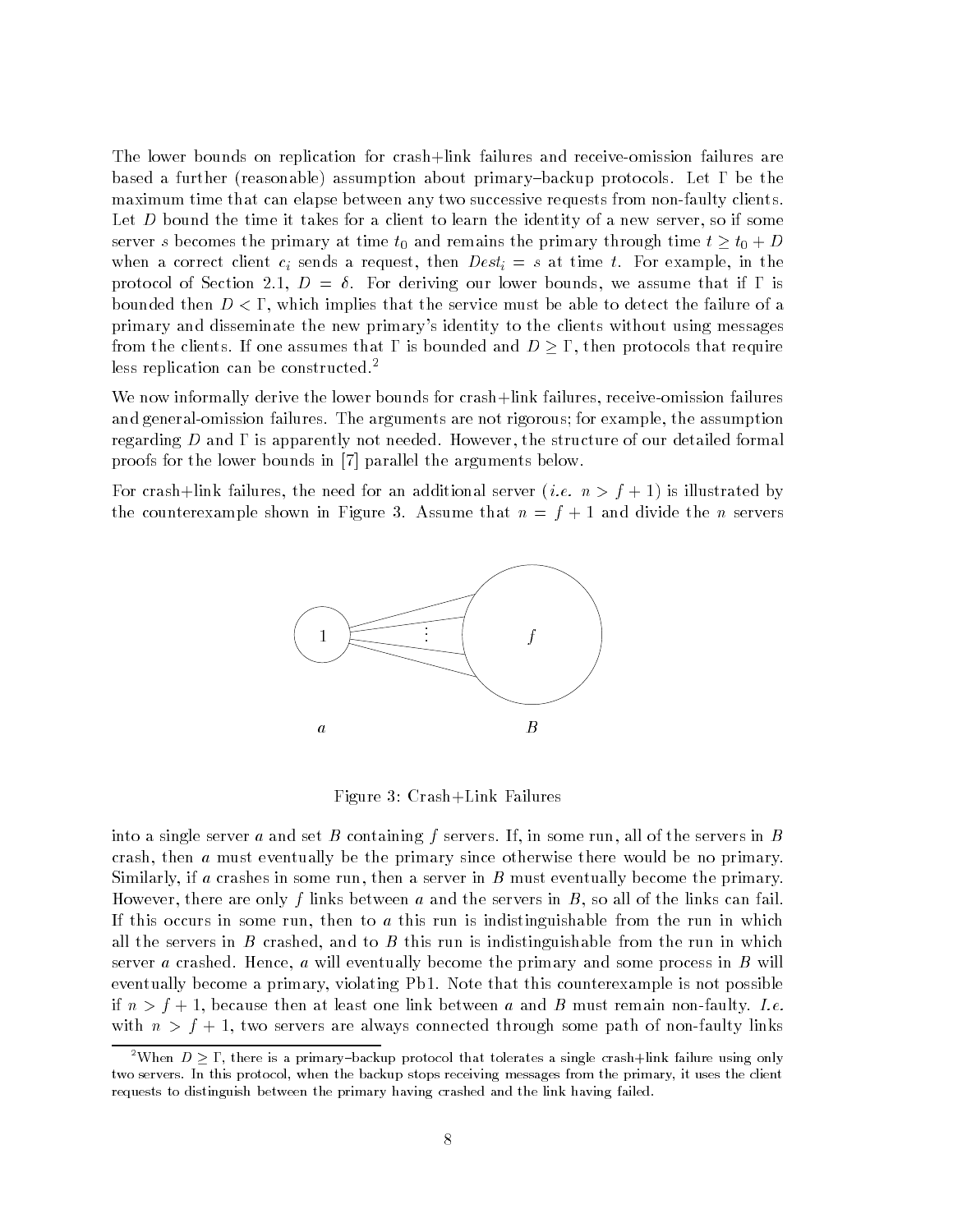and servers, so no partition can occur.

The need for still more replication ie n bf c in the face of receive-omission failures is illustrated in Figure 4. Assume that  $n = \lfloor 3f/2 \rfloor$ , the servers are divided into sets A and



Figure  Receive-Omission Failures

B that each contain  $\lfloor f/2 \rfloor$  servers, and a set C contains  $\lfloor f/2 \rfloor$  servers. If all the servers in sets  $A$  and  $C$  crash in some run, then eventually a server in  $B$  will become the primary. Similarly, if in some run all the servers in  $B$  and  $C$  crash, then eventually a server in  $A$ will be the primary. However, if in some run all of the servers in  $A$  and  $B$  commit receiveomission failures for messages sent from outside their respective partitions then this run is indistinguishable from the first run to the servers in  $B$  and is indistinguishable from the second run to the servers in  $A$ . Hence, there will eventually be a primary in  $A$  and a primary in B, violating Pb1. Finally, the need for replication degree  $n > 2f$  to tolerate



Figure  General-Omission Failures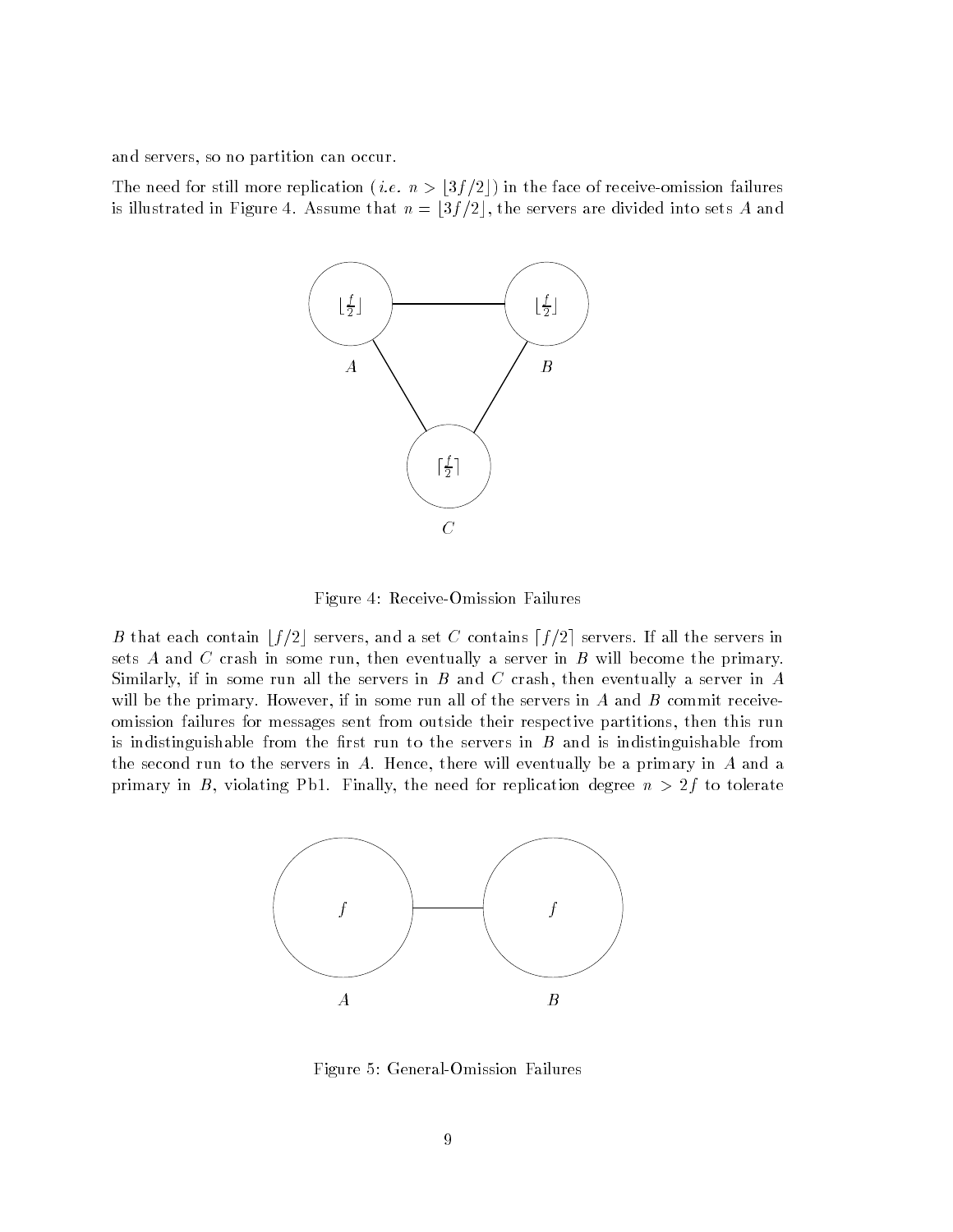omission failures is illustrated in Figure . The servers are not all the servers are n f and the servers are n f and the servers are n f and the servers are n f and the servers are n f and the servers are n f and the serv divided into sets A and B, each containing f servers. If all the servers in A crash in some run, then eventually a server in  $B$  will become the primary, and similarly if the servers in B crash in some run, then eventually a server in A will become the primary. However, if  $\mathbf{M}$  committee for messages exchanges exchanged with servers in  $\mathbf{M}$ B *(i.e.* they omit to send messages or receive messages from severs in B), then this run is indistinguishable from the first run to the servers in  $B$ , and is also indistinguishable from the second run to the servers in  $A$ . Hence, there will eventually be a primary in  $A$  and a primary in  $B$ , violating Pb1.

#### 4.2 Bounds on Blocking Time

| Failure Model    | <b>Blocking Time</b>                                                                           |
|------------------|------------------------------------------------------------------------------------------------|
| crash            |                                                                                                |
| $crash+link$     |                                                                                                |
| receive-omission | $\delta$ when $f = 1$ and $n = 2$<br>$2\delta$ when $f > 1$ and $n \leq 2f$<br>0 when $n > 2f$ |
| send-omission    | $\delta$ when $f=1$<br>$2\delta$ when $f > 1$                                                  |
| general-omission | $\delta$ when $f=1$<br>$2\delta$ when $f > 1$                                                  |

The following table summarizes our lower bounds on the blocking time

Recall that blocking time is the worst-case elapsed time between the receipt of a request req and the sending of the associated response resp in a run that contains no failures. As can be seen from the table, the values of the lower bounds for blocking time are 0,  $\delta$ , or  $2\delta$  depending on the failure model, f and n. A value of 0 means that the primary can immediately respond to the client. We call such protocols non-blocking  $[7]$ . The simple protocol discussed in Section is an example of a non-blocking protocol Non-blocking protocols exist that tolerate crash failures and crash+link failures because in such systems there is always at least one non-faulty path from the primary to the other servers Once the primary sends a state update message it can reply to the client immediately because it knows that this message will eventually be received

In contrast non-blocking protocols cannot be built for send-omission failures generalomission failures and receive-ceive-ceive-ceive-ceive-ceive-ceive-ceive-ceive-ceive-ceive-ceive-ceive-ceive-c the blocking time is at least For example with send-omission failures a primary cannot immediately send the response to a request after sending the state update message, because the primary may commit a send-omission failure in sending that message Protocols for which the blocking time is  $\delta$  can be built by making a backup send the response to the client. The primary sends the state update message to a backup  $b$ . Once  $b$  receives this message, it sends the response to the client. Such  $\delta$  blocking protocols can, however, tolerate only a single failure  $(f = 1)$ .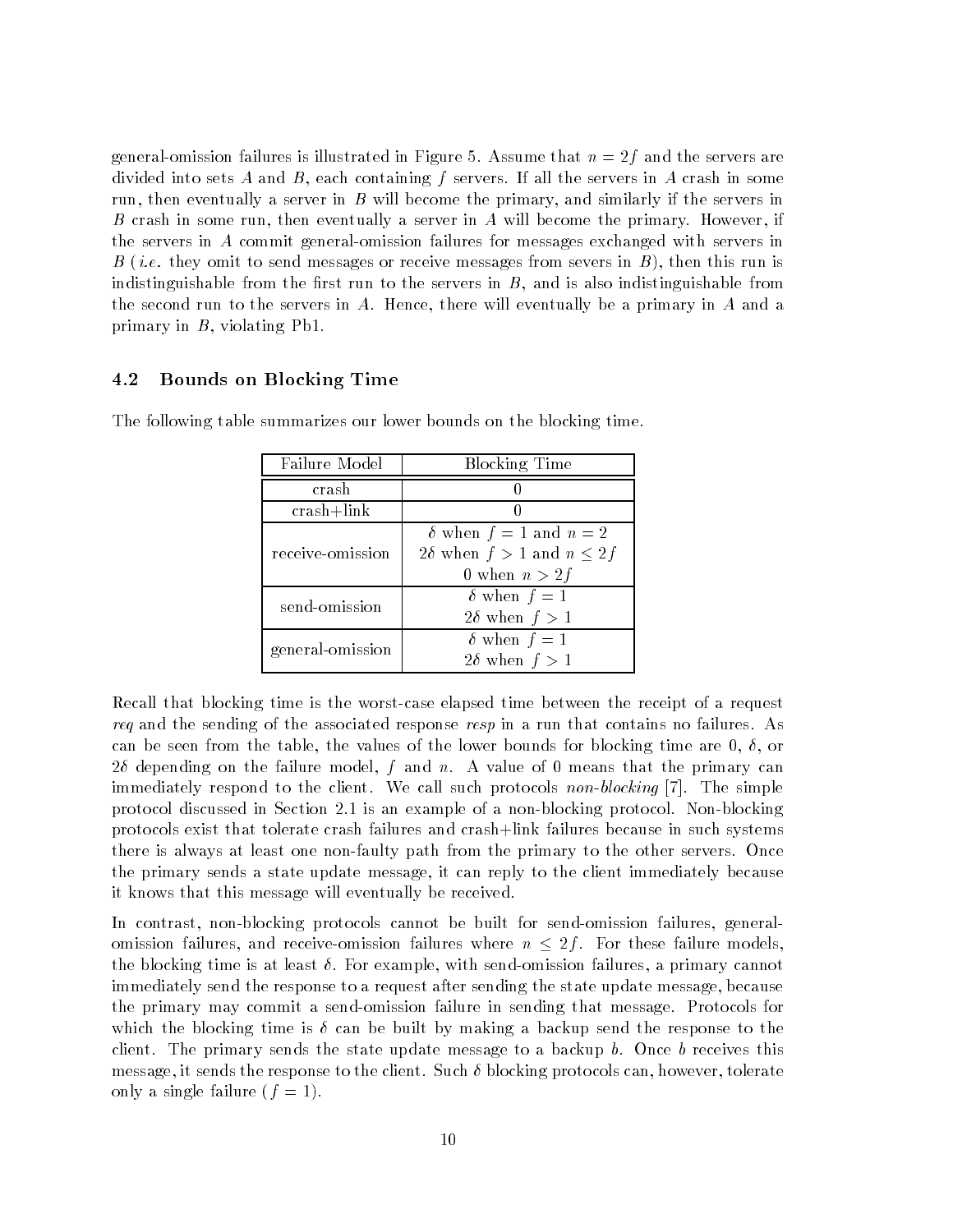If more than one failure can occur  $(f > 1)$ , then both the responding backup and the primary may crash after the response is sent, and because of the failure model being assumed (sendomission general-messages in the state community of the state of the state messages of the state messages of t may never be received by the other servers These protocols have a blocking time of at least  $2\delta$ —further communication from the backups is needed prior to sending a response to the client. This ensures that the state update message has been received by the other backups as well

#### Bounds on Failover Time  $4.3$

The following table summarizes lower bounds on failover time

| Failure Model    | Failover Time |
|------------------|---------------|
| crash            |               |
| $crash+link$     | $2f\delta$    |
| receive-omission | $2f\delta$    |
| send-omission    | $2f\delta$    |
| general-omission | 2 f S         |

For crash failures, a backup can detect the failure of a primary by the absence of an expected message from the primary. For example, if clocks are synchronized then the primary can send a I am alive to the backups at time  $\mathbb{I}$  and  $\mathbb{I}$  are time  $\mathbb{I}$  and  $\mathbb{I}$  and  $\mathbb{I}$  are time  $\mathbb{I}$ does not receive this message by time  $\ell \tau + \delta$ , then the primary crashed at some time  $t_x$  in the range  $(\ell - 1)\tau \le t_x \le \ell\tau$ . In this case, the failover time, given a single failure, is at most  $\tau + \delta$  and it approaches  $\delta$  as  $\tau$  becomes small. Similarly, if the backup that next becomes the primary crashes just before  $t_x + \tau + \delta$ , then there may not be a primary until  $t_x + 2(\tau + \delta)$ , and so on. Thus, for crash failures, the failover time can be  $f\delta$  (as  $\tau$  approaches zero). However, to show that this is also a lower bound, a fifth property about primary-backup protocols must be assumed

Pb5: A correct server that is the primary remains so until there is a failure of *some* server or link

Pb5 is not a very restrictive, and all existing primary-backup protocols satisfy it. However, if the identity of the primary changes rapidly enough—even when there are no failures—then there exist crash-resilient protocols with failover times that violate the  $f\theta$  lower bound. The

By violating Pb5, it is possible to construct a protocol where the passage of time, rather than the the construction of the construction of the construction of the construction of the construction of the construction of th absencee of a message is used to transfer the role of primary from one server to another- Having preagreed times for transfering the role of primary can under assumptions which are rarely satised in practice allow smaller failover times.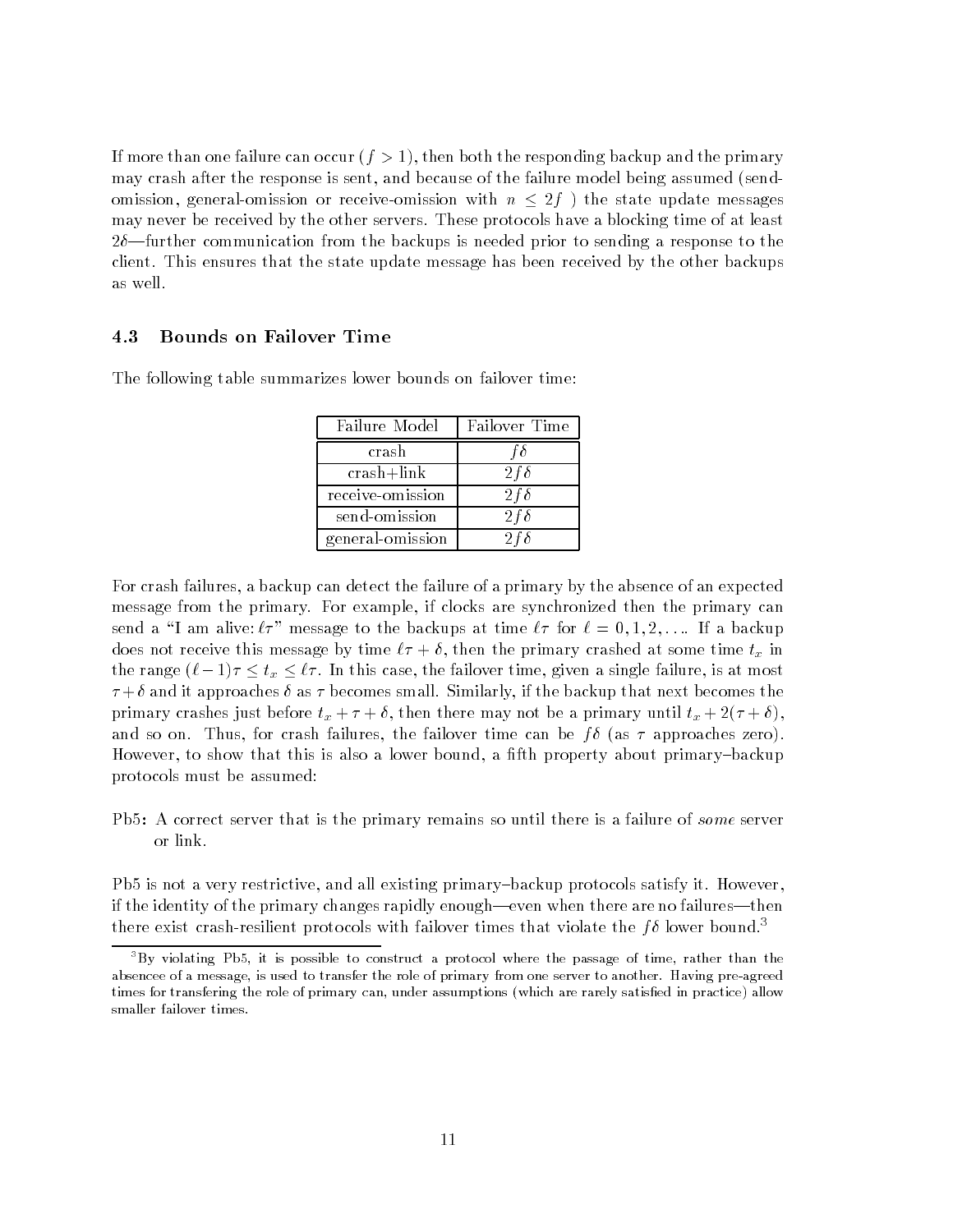# 5 Upper Bounds

There exist protocols that establish that all but two of our lower bounds are tight. In this section, we describe these protocols informally. The material here summarizes [6].

For crash failures, one can modify the simple protocol given in Section  $2.1$  to use "I am alive:  $\ell \tau$ " messages for failure detection (see Section 4.3). We can then extend that in a straightforward manner to tolerate  $f$  failures: whenever the primary receives a request from the client, it processes that request, sends the state update message to all the backups, and then sends a response to the client. In case the primary fails, one of the backups becomes the primary using an a priori defined order. This protocol uses  $f + 1$  servers, so the lower bound on the degree of replication is tight Furthermore it is non-blocking and has failover time  $f(\delta + \tau)$  for arbitrarily small and positive  $\tau$ — the lower bounds on blocking time and failover time are tight as well

According to our lower bounds for replication, in order for any primary-backup protocol to tolerate crash+link failures, an additional server is required. The additional server ensures that even in the presence of f failures there is at least one non-faulty path between any two servers, where such a path contains zero or more intermediate servers. The protocol for crash failures outlined above can now be modified to tolerate crash+link failures by ensuring that any state update or "I am alive:  $\ell \tau$ " message that a backup receives is forwarded to the other backups The forwarding of the messages ensures that at least one copy of a message will get to all the intended receivers since there is at least one non-faulty path between the sender and the receivers. Thus the protocol masks link failures by sending messages over multiple, independent links. This protocol uses  $f + 2$  servers, so our lower bound on the degree of replication is tight Furthermore the protocol is non-blocking and has failover time  $f(2\delta + \tau)$  for arbitrarily small and positive  $\tau$ , so the lower bounds on blocking time and failover time are also tight

Most of the protocols for the various kinds of omission failures can be obtained by applying translation techniques  $(10)$  to the protocol for crash failures outlined above. These techniques re-implement the message send and receive routines in suchaway that a faulty server can detect its failure to send or receive a message and halt. All of the omission-failure protocols obtained in this fashion have failover time  $f(2\delta + \tau)$ . Thus, our lower bounds on failover times are tight The protocol for send-omission failures uses f servers and is blocking Furthermore a send-omission protocol for f that is blocking has been constructed. Thus, the lower bounds on the degree of replication and blocking time are also tight for send-omission failures Finally the protocol for general-omission failures obtained by translation uses  $2f + 1$  servers and is  $2\delta$ -blocking, so the lower bounds on the degree of replication and blocking time are tight for general-omission failures as well

For receive-omission failures it is not known whether our lower bounds are tight for degree of replication or for blocking time when  $n \leq 2f$  and  $f > 1$ . The protocol for this failure model obtained by translation uses  $2f + 1$  servers, but the lower bound is  $n > \frac{12}{15}$ . - c Individual protocols for  $n = 2$ ,  $f = 1$  and  $n = 4$ ,  $f = 2$  have been constructed, but have not been generalized. However, the protocol for  $n = 2$ ,  $f = 1$  is  $\delta$ -blocking, so the lower bound on blocking time when  $n = f$  and  $f = 1$  is tight.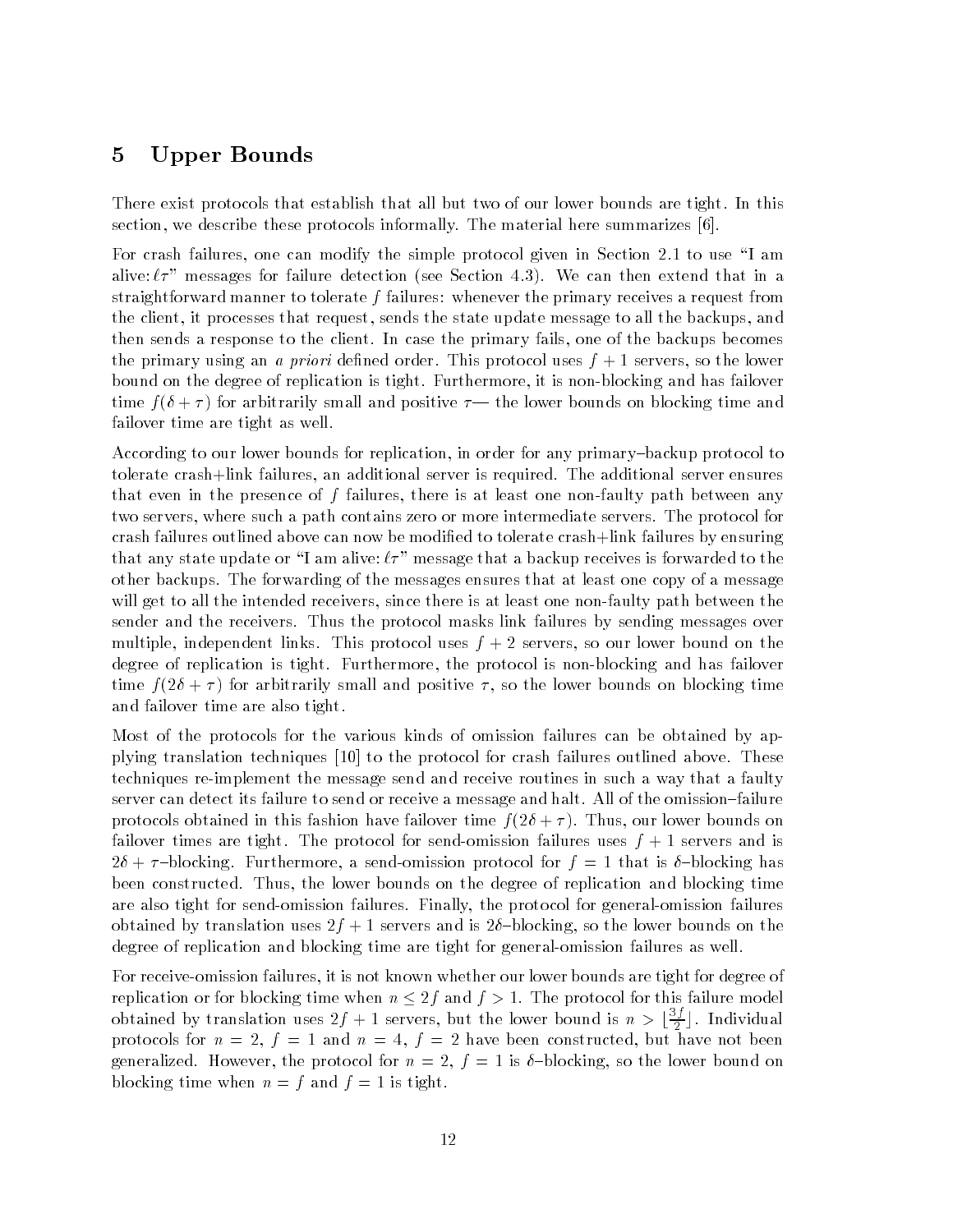| Failure          | Degree of                                  | Blocking                                                                                                                                     | Failover   |
|------------------|--------------------------------------------|----------------------------------------------------------------------------------------------------------------------------------------------|------------|
| Model            | Replication                                | Time                                                                                                                                         | Time       |
| crash            | n > f                                      |                                                                                                                                              | $f\delta$  |
| $crash+link$     | $n > f + 1$ <sup>†</sup>                   | 0                                                                                                                                            | $2f\delta$ |
| receive-omission | $n > \left \frac{3f}{2}\right  * \uparrow$ | when $n \leq 2f$ and $f = 1$ <sup>†</sup><br>$\delta$<br>when $n \leq 2f$ and $f > 1$ <sup>*</sup><br>$2\delta$<br>when $n > 2f$<br>$\theta$ | $2f\delta$ |
| send-omission    | n > f                                      | $\delta$ when $f=1$<br>$2\delta$ when $f > 1$                                                                                                | $2f\delta$ |
| general-omission | n > 2f                                     | when $f=1$<br>$\delta$<br>$2\delta$ when $f > 1$                                                                                             | $2f\delta$ |

The following table summarizes the lower bounds and indicates which of these lower bounds are known to be tight

Bound not known to be tight

<sup>†</sup>  $D < \Gamma$  assumed.

# $\sim$ Existing Primary-Backup Protocols

We now discuss some existing primary-backup protocols: the Alsberg and Day protocol [1], the Tandem protocol HA NFS and an experimental non-blocking protocol

### $6.1$ The Alsberg and Day Protocol

We believe this protocol to be the earliest primary-backup protocol appearing in the literature. It employs two servers and tolerates a single crash failure.<sup>4</sup>

In this protocol, a client sends a request to the service and then blocks waiting for either a response from the service or a timeout

- If the request arrives at the primary, then the primary performs the requested update, sends a state update message to the backup, and blocks. The backup, upon receiving the state update message, updates its state, sends the response to the client, and finally sends an acknowledgement to the primary saying that it performed the update. On receiving the acknowledgement a primary can unblock and process the next pending request
- If the request arrives at the backup then the backup forwards the request to the primary. The primary, upon receiving the forwarded request, performs the update, sends the response to the client, and finally sends a state update message to the backup (which then updates its state and discards the request).

The authors also claim that the protocol tolerates network partitions. However, during partitions the the primary and the erstwhile backup can diverge violating a backup can diverge that follows we assume that the s partitions do not occur.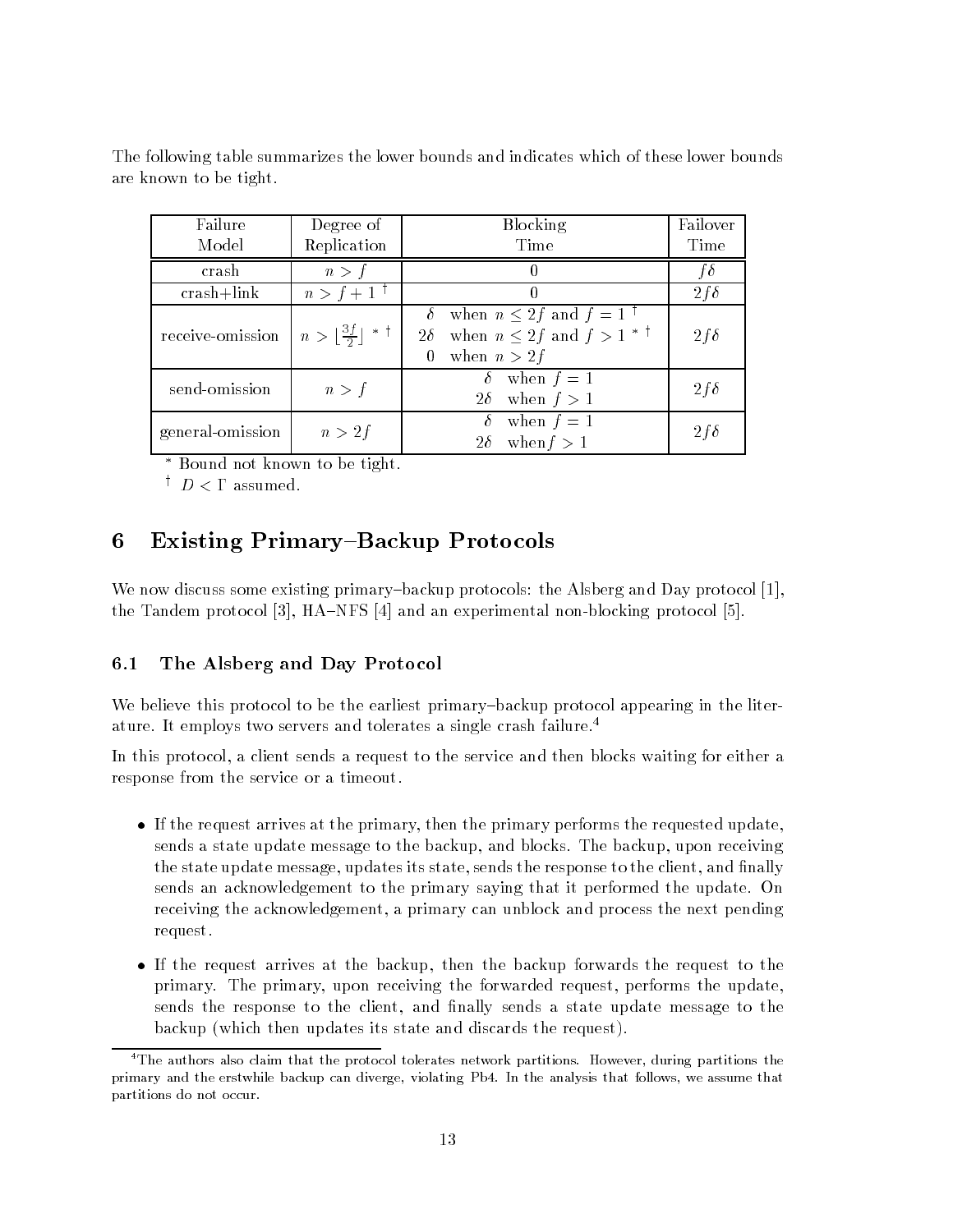Failures are detected by lost acknowledgement messages. In addition, failures are also detected by sending periodic "Are you alive" messages. In case the primary fails, the backup takes over as the new primary. And, when a primary has no backup (either because the backup crashed or the backup becomes the primary), the primary uses another protocol to recruit another server to become the backup

The above protocol requires two servers to tolerate a single server crash and has a blocking time of  $\delta$ . Note that the protocol does not satisfy Pb3. However, for crash failures, our lower bound results do not depend on Pb3, so the protocol is optimal for degree of replication and not optimal for blocking time The sub-optimal blocking time is the result of allowing the backup to send a response The paper is not clear why the authors chose to allow this One can hypothesize that they were concerned with *transient* link failures. In particular, suppose the protocol were changed so that the primary sent the response to the client after queueing the state update message to be sent to the backup. Now if the primary crashes before the state update message is sent to the backup then a client has received a response to a request that was never received by the backup. This would violate Pb4. By having the backup send the response, as done in the protocol, if a partition does not occur, then both the primary and the backup will update their state with respect to any request

The failover time depends on the frequency that "Are you alive" message are sent. If we assume that the period between "Are you alive" messages is  $\tau$ , then the failover time for this protocol is  $\tau + 2\delta$ . The protocol does not, however, use synchronized clocks. Our upper bounds on failover times do assume synchronized clocks. Thus, our upper bounds on failover time are incomparable We do not know whether this protocol achieves optimal failover time

#### 6.2 The Tandem Protocol

This protocol is designed to tolerate a single crash-link failure. Any Tandem system consists of multiple nodes connected by a network Each of these nodes consists of multiple processor and  $I/O$  controller modules interconnected by redundant buses. Each processor in the node can support concurrent processes (system or application), and the goal of the system is to make these processes fault-tolerant.

Processes are made fault tolerant by using process-pairs Process pairs are implemented by replicating each process on two di erent processors in the node with one process being the primary and the other being the backup. Requests are sent to the primary of such a pair. The primary then sends a state update message to the backup over one of the redundant busses. Once an acknowledgement is received from the backup, the response is sent to the client. If an acknowledgement is not received for some time (one second in the protocol), then the underlying message mechanism resends the state update message over the second bus. Sequence numbers are used in order to prevent duplicates.

The backup process becomes the primary when it detects that the processor on which the primary resided has crashed as follows Every processor in the node periodically sends an "I am alive" message to all other processors, over all the redundant buses. If such a message is not received from a processor then that processor is declared crashed and any backup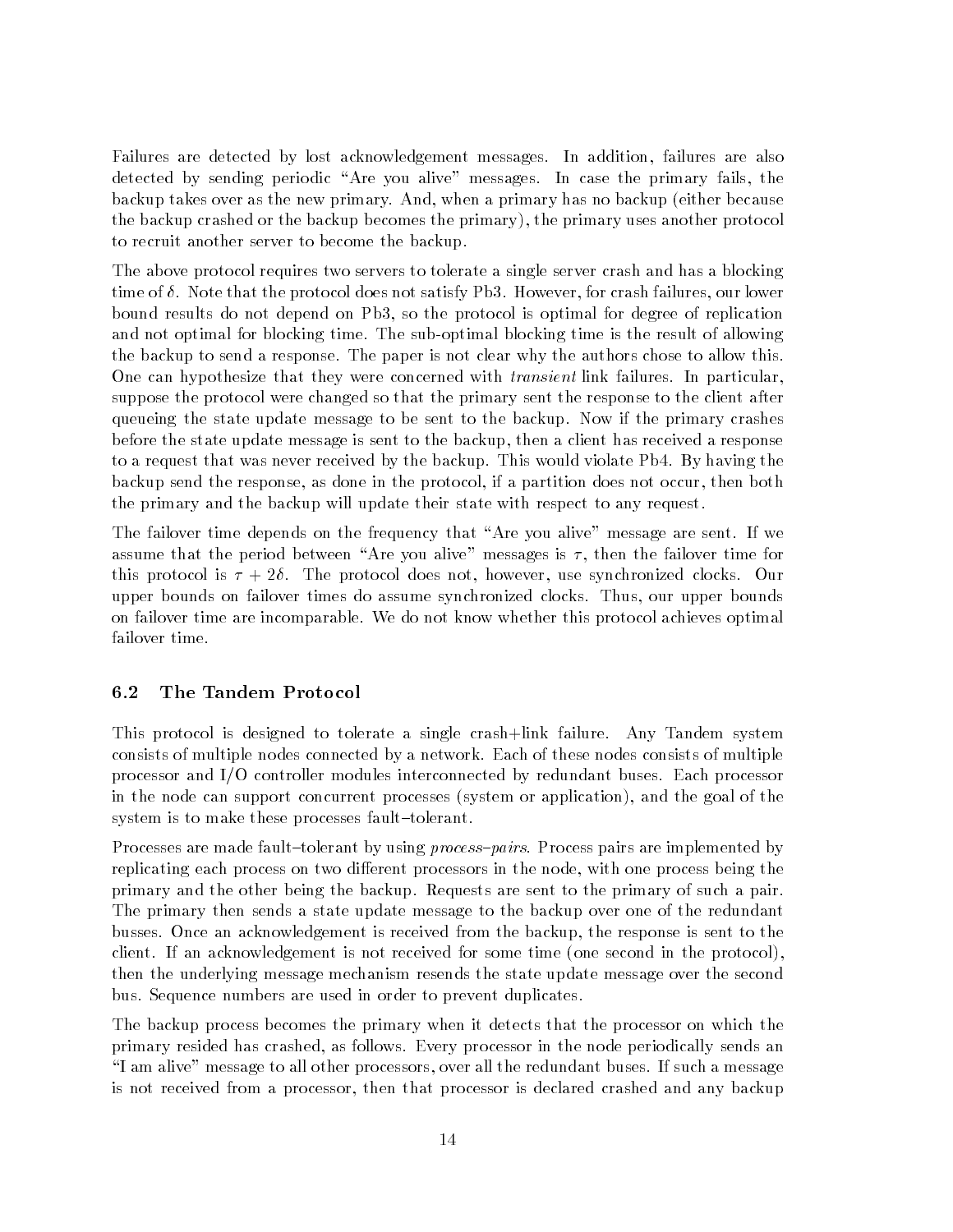whose primary was on that processor becomes the primary.

The above protocol uses two servers to tolerate a single crash failure, and two links to tolerate a single link failure. Since there are two links between the two servers, and only one of these links can fail, our crash failure bounds apply to this protocol.<sup>5</sup> The protocol, therefore, has optimal degree of replication. The blocking time for this protocol is  $2\delta$ , and this is not optimal. However, using our optimal protocol would increase message traffic, which Tandem might not want to do. Finally, because this protocol does not assume synchronized clocks, the optimality of its failover time remains an open question.

#### 6.3 HA-NFS

The goal of this protocol is to provide a highly available network le server HA-NFS under crash+link failures. The protocol tolerates a single crash failure by using two servers. One server is the primary the other is the backup The servers are connected to a dual-ported disk (in reality, there could be multiple disks). Only one server (the current primary) has access to the disk at any time. Disk failures are tolerated by mirroring the disk, and link failures are tolerated by replicating the network between the clients and the servers. The dual-ported disk is used as an additional communications link between the two servers

During normal operation, client requests are sent to the primary, which writes the updates to the disk and then replies to the client The primary does not inform the backup of the update because the disk is dual-ported and the backup can access the disk when it disk when takes over as the primary The only communication between the two servers during normal operation is to exchange periodic "Are you alive" messages that must be acknowledged.

In case the backup does not receive an acknowledgement after repeated "Are you alive" messages then either the primary has crashed or the link between the primary and the backup has failed. In order to maintain Pb1, before it becomes the primary the backup tries to communicate with the primary using the dual-ported disk hardware If the backup finds that it cannot communicate with the primary even over this redundant link, then it becomes the new primary and takes over control of the dual-ported disk

As with the Tandem protocol, our lower bounds for crash failures apply because only one of the communication channels between the servers can fail The HA-NFS protocol requires two servers to tolerate a single failure, and has a blocking time of zero. Thus the protocol has optimal degree of replication and optimal blocking time The failover time depends on the interval between successive "Are you alive" messages, the number of times it is sent before detecting a failure, and the time needed to communicate using the disk as a channel. This time is at least  $2\delta$ . The optimality of its failover time remains an open question because this protocol does not assume synchronized clocks (and our bounds do).

We assumed that there is exactly one link between any two processes. In Tandem's protocol, it is the assumed that no more than one of the two links can be faulty-faulty-faulty-faulty-faulty-faulty-faulty-faulty-faulty-faulty-faulty-faulty-faulty-faulty-faulty-faulty-faulty-faulty-faulty-faulty-faulty-faulty-faulty-faulty simultaneously sent over both the links thus guaranteeing that at most one copy of the message can be lost due to link failures- All our bounds that hold in the absence of link failures can be applied to protocols like Tandems that utilize multiple links-that utilize multiple links-that utilize multiple links-that utilize multipl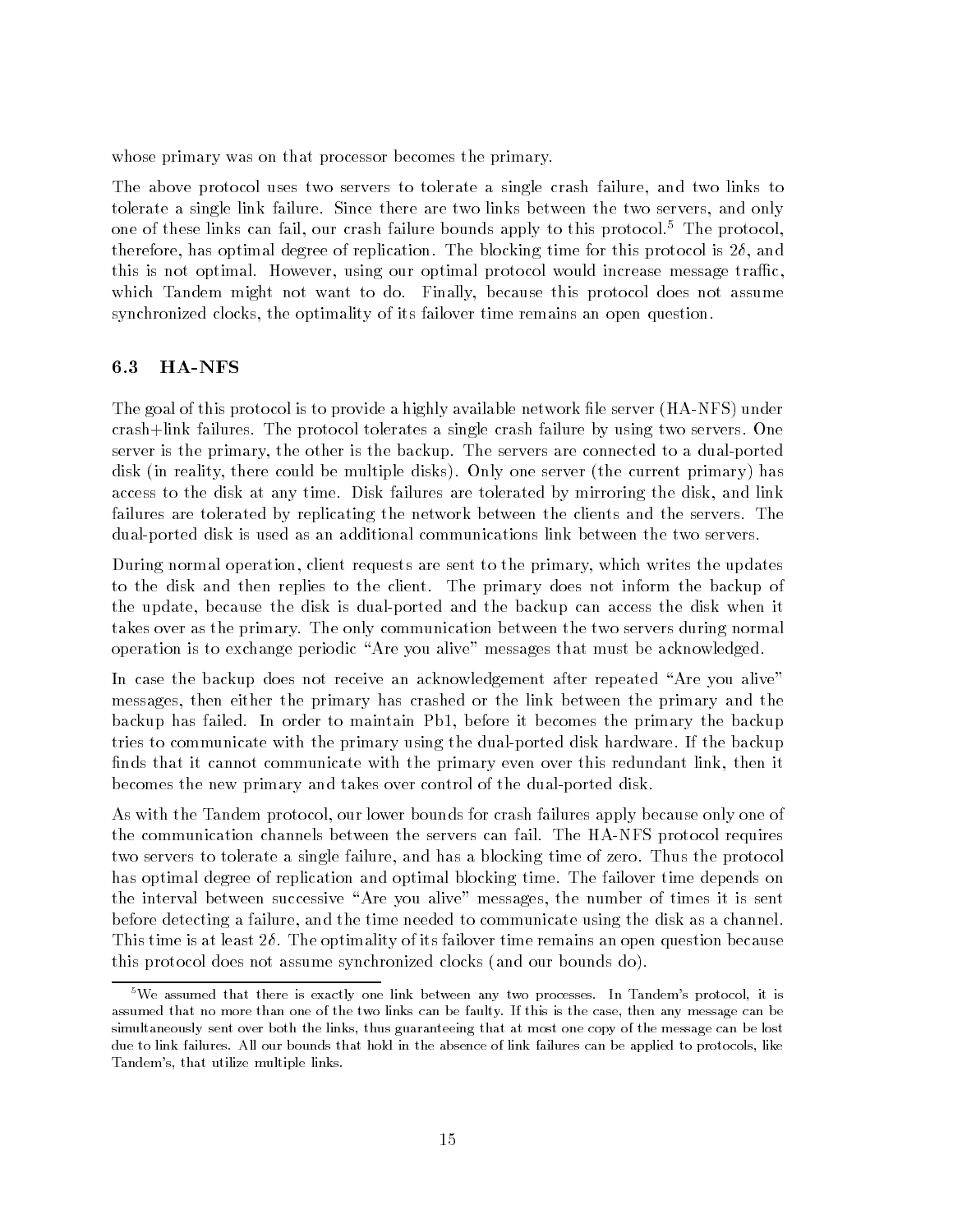### Non-Blocking Protocol  $6.4$

Non-blocking protocols are of practical interest because they can achieve the fastest possible response times. To see how the response time for these protocols compares with conventional blocking protocols a non-blocking protocol tolerating receive-omission failures was built

An argument can be made that a receive-omission failure model is the most appropriate one for many environments. A primary-backup system should have all servers on a single local area network This is because the time required between the failure of a primary and the takeover by a backup is determined by the bandwidth between the primary and the backups. Furthermore, using a single local area network makes partitions that separate the servers unlikely The kinds of message losses that are expected to occur on this network are restricted and correspond to our receive-omission failure model According to as technology improves and newer, faster networks such as FDDI are used, the following will be the dominant causes for message losses on a local area network

- Failure to intercept messages from the network at high transfer rates due to interrupt misses
- 

This set of failures corresponds to receive-omission failure model and one can construct a non-blocking primary backup protocol for this model when n f

we now because the contract of the secretation of the collection  $\mathcal{A}$  , and the contract of the collection of the collection of the collection of the collection of the collection of the collection of the collection of protocol consists of  $2f + 1$  servers, one of which is the primary, and the rest of which are backups. When the current primary receives a client request, it sends the state update message to all the backups and then immediately responds to the client. A backup, upon receiving this message, updates its state. However, it is possible that some backup might experience a receive-omission fault and not receive the state update message The protocol therefore, must ensure that this faulty backup does not later become the primary with an out-dated this is achieved by a failure the state  $\alpha$  , and the factories in which are in which a factories o detects its own failure to receive a message and halts. This failure detection technique requires  $n > 2f$ .

All the servers periodically exchange "I am alive:  $\ell \tau$ " messages to detect server crashes. The backups are ranked, and if the primary crashes then the backup with the lowest rank takes over as the new primary

This protocol has failover time  $f(2\delta + \tau)$ , which is optimal as  $\tau$  approaches zero, and optimal blocking time of zero Furthermore it also has the optimal degree of replication for non-blocking protocols.

When we implemented this protocol on a local area network, we were surprised to find that blocking time is not the dominant factor in determining response time as seen by clients In particular, our non-blocking protocol generated  $O(n^-)$  messages to implement the failure detection. When client requests are made with high frequency, this message traffic led to high contention on our local area network This bandwidth saturation was the key factor in determining the response time seen by clients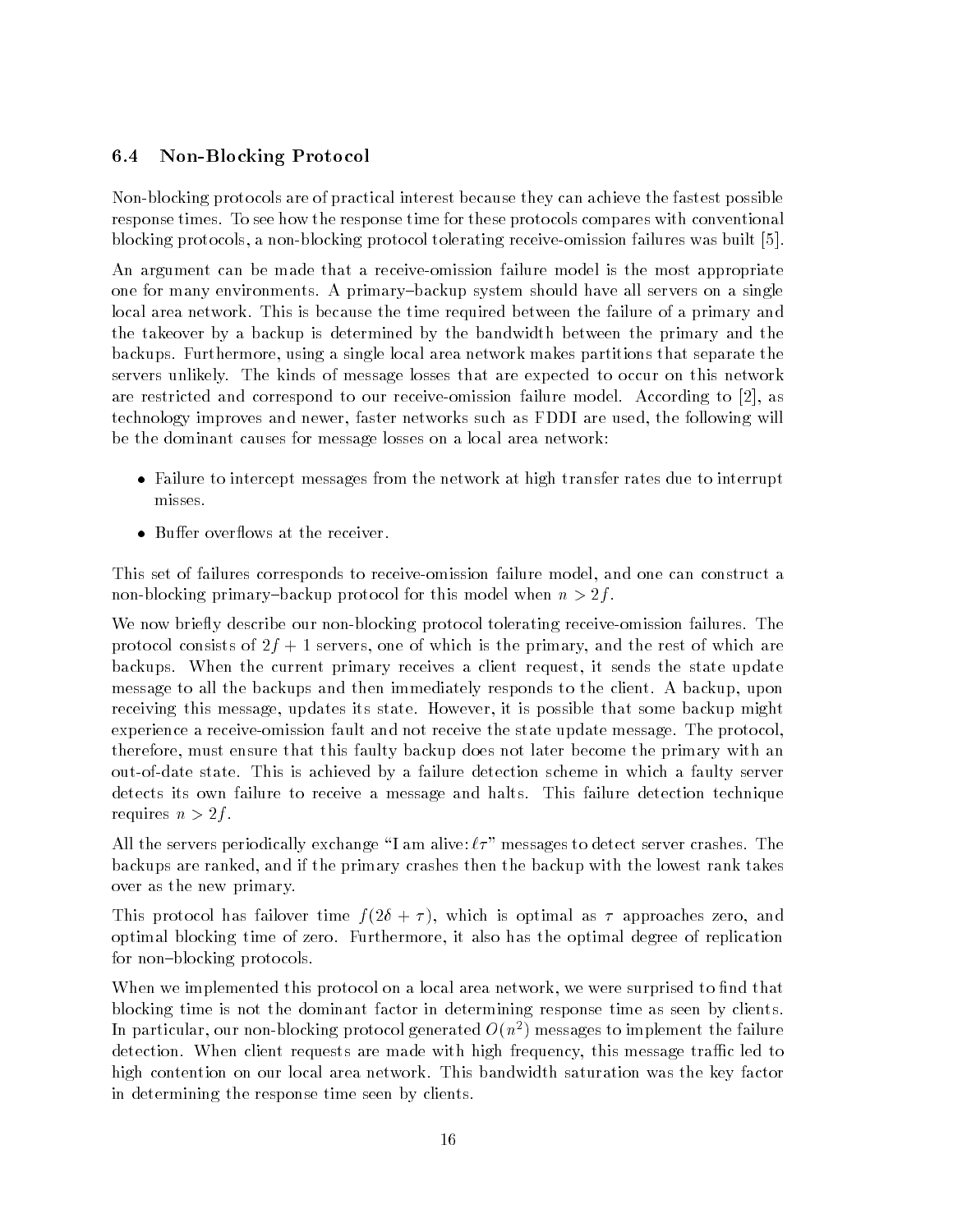# $\overline{7}$ Conclusions

In this chapter, we have given a precise characterization for primary-backup protocols in a system with synchronized clocks and bounded message delays. We then presented lower bounds on the degree of replication, the blocking time, and the failover time under various kinds of server and link failures. We also outlined a set of primary-backup protocols that show which of our lower bounds are tight

We have attempted to give a characterization of primary-backup that is broad enough to include most synchronous protocols that are considered to be instances of the approach As we have seen, there are protocols that are incomparable to the class of protocols we analyzed. Some protocols do not assume synchronized clocks; some protocols do not even assume a synchronous system. Possible characterizations for a primary-backup protocol in an asynchronous system is an area under active investigation

# References

- [1] P.A. Alsberg and J.D. Day. A principle for resilient sharing of distributed resources. In Proceedings of the Second International Conference on Software Engineering pages 627-644, October 1976.
- [2] Yair Amir, Danny Dolev, Shlomo Kramer, and Dalia Malki. Transis: A communication sub-system for high availability In FTCS The TwentySecond International Sym posium on Fault-Tolerant Computing, pages  $76-84$ . IEEE Computer Society Technical Committee on Fault-Tolerant Computing July
- [3] J.F. Barlett. A nonstop kernel. In *Proceedings of the Eighth ACM Symposium on* Operating System Principles, SIGOPS Operating System Review, volume 15, pages 22-29, December 1981.
- [4] Anupam Bhide, E.N. Elnozahy, and Stephen P. Morgan. A highly available network file server. In *USENIX*, pages  $199-205$ ,  $1991$ .
- Navin Budhira ja and Keith Marzullo Tradeo s in implementing primary backup protocols Technical Report TR - Department of Computer Science Cornell University, 1992.
- [6] Navin Budhiraja, Keith Marzullo, Fred Schneider, and Sam Toueg. Optimal primarybackup protocols. In Proceedings of the Sixth International Workshop on Distributed  $Algorithms$ , pages  $362-378$ , Haifa, Israel, November 1992.
- [7] Navin Budhira ja, Keith Marzullo, Fred B. Schneider, and Sam Toueg. Primary-backup protocols Lower bounds and optimal implementations In Proceedings of the Third IFIP Working Conference on Dependable Computing for Critical Applications pages 187–198, Mondello, Italy, September 1992.